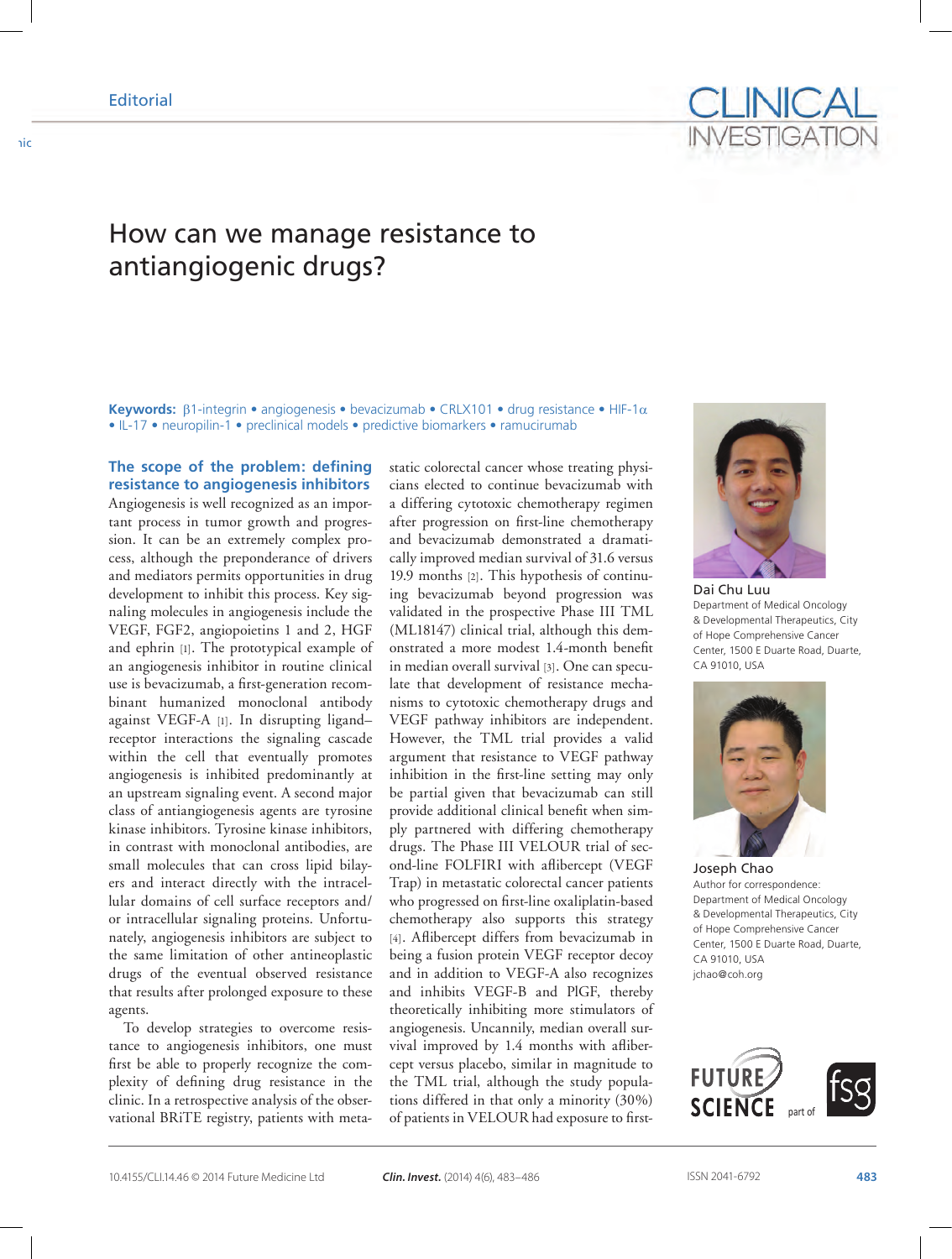line bevacizumab as opposed to all patients enrolled onto the TML study. Whether continued inhibition of the VEGF-A signaling axis alone or additional inhibition of VEGF-B and PlGF is superior remains unknown as there are no trials to date to compare the two strategies head to head. Regardless, the preponderance of clinical data illustrates the complexity of defining what comprises 'resistance' to angiogenesis inhibitors. Tissue- and/or blood-based biomarkers still need to be developed that can be routinely utilized in the clinic that may hopefully address this conundrum.

## **Novel preclinical models describing mechanisms of resistance to angiogenesis inhibitors**

Much investigation has been carried out by various laboratories to better define preclinically the resistance pathways that arise in tumor cells that allow them to overcome angiogenesis targeting strategies. One such example are integrins, which are major mediators in the interactions between cancer cells and the tumor microenvironment [5]. Specifically, β1 integrin signaling in tumor cells has been shown to promote resistance to radiotherapy and chemotherapy, and acts through downstream signaling pathways, such as FAK, ERK/MAP kinase, Src, Akt and Ras. Microarray gene expression analyses and immunohistochemistry have demonstrated increased β1 integrin levels in bevacizumab-resistant glioblastoma patient samples in comparison to their matched prebevacizumab-treated specimens [6]. The same investigators were able to duplicate findings *in vitro* of increased β1 integrin expression in the U87MG cell line-derived xenograft model of bevacizumab resistance. This mechanism of β1 integrin upregulation may not be unique to glioblastoma, as two non-CNS human cancer cell lines, HT-1080 (fibrosarcoma) and MDA-MB-231 (breast adenocarcinoma), also displayed significantly increased β1 integrin expression when cells were exposed to hypoxic conditions. Preclinical development has been promising for OS2966, a humanized monoclonal antibody against β1 integrin, with evidence of tumor shrinkage in bevacizumab-resistant glioblastoma-derived xenograft models [5].

Further recent preclinical evidence of the tumor microenvironment mediating resistance to angiogenesis inhibitors was discovered by Chung *et al.* [7]. In an elaborate series of experiments, they found the proinflammatory cytokine, IL-17, secreted by tumor-infiltrating T helper type 17 ( $T_H$ 17) cells, initiated a paracrine signaling network that resulted in resistance to anti-VEGF therapy. Analysis of 23 advanced stage human colorectal adenocarcinoma specimens demonstrated positive correlation of IL-17 immunopositive tumor-infiltrating  $T<sub>H</sub>17$  lymphocytes with the number of tumor-associated Bv8-expressing neutrophils, in which the latter has been previously demonstrated to be associated with poor outcome in colorectal, hepatocellular and lung carcinomas [8]. Chung *et al.* also demonstrated dual treatment with inhibitory antibodies against IL-17 and VEGF led to a greater decrease in tumor burden in lung and colorectal tumor-bearing mice than treatment with inhibitory antibody against VEGF alone. Anti-IL-17 antibodies, such as ixekizumab and secukinumab, are already in Phase III trials for psoriasis [9], although likely the safety of these agents in combination with angiogenesis inhibitors will need to be established prior to exploiting this potential in human cancers.

### **Strategies to overcome resistance**

With the recognition of novel molecular mechanisms of resistance, it becomes apparent that the identification of biomarkers that may predict for sensitivity or resistance to angiogenesis inhibitors would be vital for developing effective strategies to overcome resistance. To date, in spite of multiple analyses of clinical trials utilizing antiangiogenic agents, there are no validated biomarkers in routine clinical use. However, a mandatory biomarker analysis of the Phase III AVAGAST trial that investigated the addition of bevacizumab to chemotherapy in advanced gastric cancer revealed that high baseline circulating VEGF-A levels and low tumor NRP1 expression correlated with bevacizumab benefit in non-Asian patients [10]. NRP1 has thus far been found to be a coreceptor with VEGFR1 and VEGFR2, although the exact molecular mechanisms in which it mediates VEGF signaling and angiogenesis still remain under investigation [11]. Bevacizumab, however, has not been approved for gastric cancer given that the primary end point of improving median overall survival was not met in the AVAGAST trial. Interestingly, an alternative antiangiogenic monoclonal antibody, ramucirumab, which targets VEGFR2, did improve survival both as a single agent and when added to chemotherapy as demonstrated in the Phase III REGARD and RAINBOW trials, respectively [12,13]. The biomarker analyses from these studies are ongoing, although hopefully they may help elucidate where angiogenesis inhibitors may succeed or fail in the clinic. One may postulate that for patients with high tumor NRP1 expression, dual targeting of NRP1 and VEGF may provide beneficial synergy. Unfortunately, a Phase Ib study of a novel NRP1 monoclonal antibody inhibitor, MNRP1685A, in combination with bevacizumab and paclitaxel led to a higher than expected rate of clinically significant proteinuria [14].

The development of novel nanopharmaceutical delivery vehicles to improve the therapeutic index of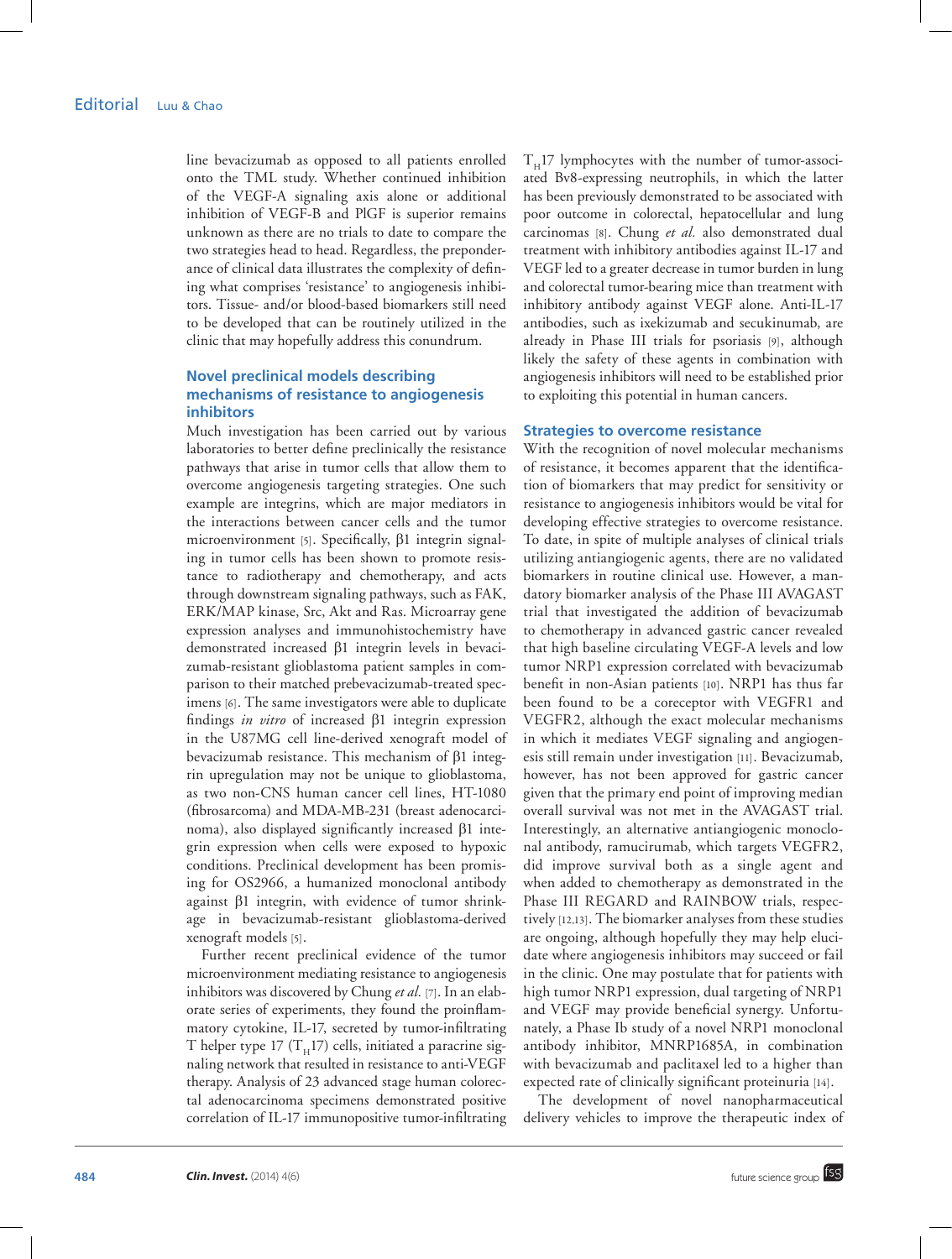cytotoxic chemotherapy drugs has also led the way to potential strategies that may overcome resistance to angiogenesis inhibitors. CRLX101 is a 20–30-nm diameter dynamically tumor-targeted nanopharmaceutical containing the payload camptothecin, which accumulates in tumors after intravenous injection and slowly releases camptothecin in cancer mouse models [15]. Analyses of protein expression levels in animal tumor xenografts reveal that CRLX101 decreases expression of the proangiogenic transcription factor HIF-1 $\alpha$  and its downstream gene targets encoding for CAIX and VEGF [15,16]. In addition, in the A2780 ovarian tumor xenograft model, treatment with VEGF pathway targeting agents, including bevacizumab, aflibercept, and pazopanib, leads to increased HIF-1 $\alpha$ protein levels that are subsequently inhibited when these agents are given in combination with CRLX101 [17]. The safety profile of CRLX101 observed to date appears favorable, and the combination of CRLX101 and bevacizumab is currently being tested in Phase II trials in renal cell carcinoma (NCT01625936) and recurrent platinum-resistant ovarian cancer (NCT01652079).

## **Conclusions & future directions**

It is becoming increasingly apparent that many different pathways of resistance to angiogenesis inhibitors

#### **References**

- Limaverde-Sousa G, Sternberg C, Ferreira CG. Antiangiogenesis beyond VEGF inhibition: a journey from antiangiogenic single-target to broad-spectrum agents. *Cancer Treat. Rev.* 40, 548–557 (2014).
- 2 Grothey A, Sugrue MM, Purdie DM *et al.* Bevacizumab beyond first progression is associated with prolonged overall survival in metastatic colorectal cancer: results from a large observational cohort study (BRiTE). *J. Clin. Oncol.* 26, 5326–5334 (2008).
- 3 Bennouna J, Sastre J, Arnold D *et al.* Continuation of bevacizumab after first progression in metastatic colorectal cancer (ML18147): a randomised Phase 3 trial. *Lancet Oncol.* 14, 29–37 (2013).
- 4 Van Cutsem E, Tabernero J, Lakomy R *et al.* Addition of aflibercept to fluorouracil, leucovorin, and irinotecan improves survival in a Phase III randomized trial in patients with metastatic colorectal cancer previously treated with an oxaliplatin-based regimen. *J. Clin. Oncol*. 30(28), 3499–3506 (2012).
- 5 Jahangiri A, Aghi MK, Carbonell WS. Beta1 integrin: critical path to antiangiogenic therapy resistance and beyond. *Cancer Res.* 74, 3–7 (2014).
- 6 DeLay M, Jahangiri A, Carbonell WS *et al.* Microarray analysis verifies two distinct phenotypes of glioblastomas resistant to antiangiogenic therapy. *Clin. Cancer Res.* 18, 2930–2942 (2012).

exist. However, a better understanding of these mechanisms such as elucidation of the cytokine milieu in the tumor microenvironment permits the development of strategies to circumvent these barriers to effective antiangiogenic therapy. The thorough identification of candidate biomarkers will also allow for better selection of patients to maximize currently available drugs. The future generation of clinical trials should intelligently and prospectively incorporate these predictive biomarkers in the investigation of novel antiangiogenic agents.

## Disclaimer

The content is solely the responsibility of J Chao and does not necessarily represent the official views of the NIH.

#### Financial & competing interests disclosure

J Chao's efforts in manuscript preparation were supported by the National Cancer Institute of the NIH under award number NIH 5K12CA001727-20. J Chao has received research support from Cerulean Pharma Inc. The authors have no other relevant affiliations or financial involvement with any organization or entity with a financial interest in or financial conflict with the subject matter or materials discussed in the manuscript apart from those disclosed.

No writing assistance was utilized in the production of this manuscript.

- 7 Chung AS, Wu X, Zhuang G *et al.* An interleukin-17 mediated paracrine network promotes tumor resistance to anti-angiogenic therapy. *Nat. Med.* 19, 1114–1123 (2013).
- 8 Fridman WH, Pages F, Sautes-Fridman C, Galon J. The immune contexture in human tumours: impact on clinical outcome. *Nat. Rev. Cancer* 12, 298–306 (2012).
- 9 Garber K. Anti-IL-17 mAbs herald new options in psoriasis. *Nat. Biotech.* 30, 475–477 (2012).
- 10 Van Cutsem E, de Haas S, Kang YK *et al.* Bevacizumab in combination with chemotherapy as first-line therapy in advanced gastric cancer: a biomarker evaluation from the AVAGAST randomized Phase III trial. *J. Clin. Oncol.* 30, 2119–2127 (2012).
- 11 Koch S. Neuropilin signalling in angiogenesis. *Biochem. Soc. Trans.* 40, 20–25 (2012).
- 12 Fuchs CS, Tomasek J, Yong CJ *et al.* Ramucirumab monotherapy for previously treated advanced gastric or gastro-oesophageal junction adenocarcinoma (REGARD): an international, randomised, multicentre, placebocontrolled, Phase 3 trial. *Lancet* 383, 31–39 (2014).
- 13 Wilke H, Van Cutsem E, Oh SC *et al.* RAINBOW: A global, Phase III, randomized, double-blind study of ramucirumab plus paclitaxel versus placebo plus paclitaxel in the treatment of metastatic gastroesophageal junction (GEJ) and gastric adenocarcinoma following disease progression on first-line platinum- and fluoropyrimidine-containing combination therapy rainbow IMCL CP12–0922 (I4T-IE-JVBE). Presented